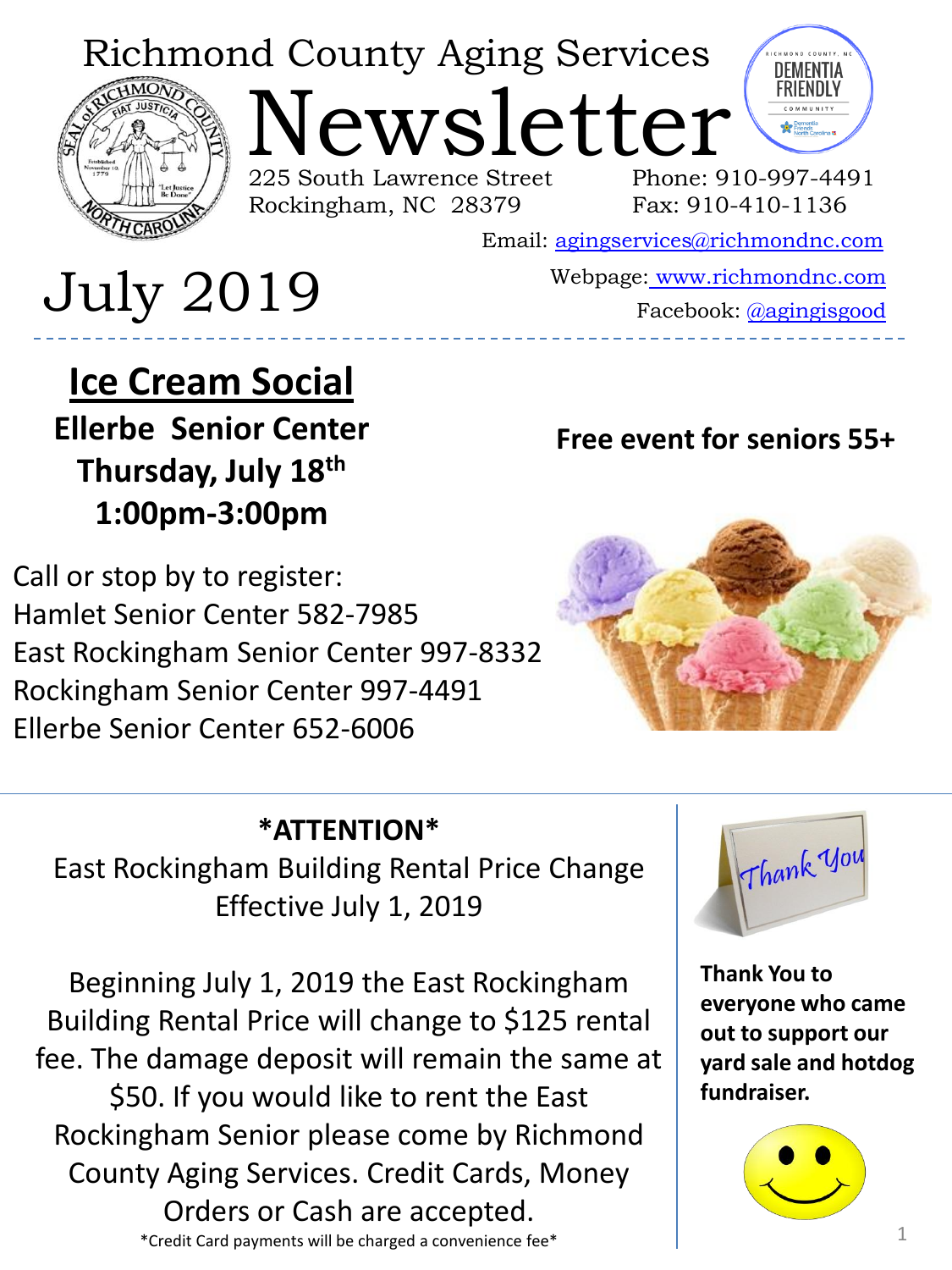| See your senior center director for pick up location |                                   |                                                   |        |  |  |  |  |
|------------------------------------------------------|-----------------------------------|---------------------------------------------------|--------|--|--|--|--|
| Age= $55\&$ up                                       | <b>Upcoming Trips</b>             | *Seating is limited on trips                      |        |  |  |  |  |
| <b>Trip Location</b>                                 | Date                              | <b>Time Leaving</b>                               | Cost   |  |  |  |  |
| *Hamrick's<br>Shopping & Lunch<br>Fayetteville, NC   | Tuesday,<br>July $23^{\text{rd}}$ | Leaving your assigned<br>Senior Center @ 8:00am   | \$5.00 |  |  |  |  |
| <i>*Girls Day Out</i><br>Southern Pines, NC          | Tuesday,<br>July 30th             | Leaving East Rockingham<br>Senior Center @ 8:30am | \$3.00 |  |  |  |  |

| <b>Upcoming Events</b> |  |
|------------------------|--|
|                        |  |

| <b>Event Name</b>             | <b>Event Location</b>                                     | <b>Date</b>            | <b>Time</b>                       |
|-------------------------------|-----------------------------------------------------------|------------------------|-----------------------------------|
| Ice Cream Social              | Ellerbe Senior Center<br>306 Millstone Rd.<br>Ellerbe, NC | Thursday,<br>July 18th | $1:00 \text{pm} - 3:00 \text{pm}$ |
| Alive after 55<br>Supper Club | Pizza Inn<br>1352 E. Broad Ave.<br>Rockingham, NC         | Thursday,<br>July 18th | $6:00 \text{pm} - 8:00 \text{pm}$ |

| <b>Upcoming Closings</b>                          |                                               |                                                      |                                   |                                           |  |  |  |
|---------------------------------------------------|-----------------------------------------------|------------------------------------------------------|-----------------------------------|-------------------------------------------|--|--|--|
| East<br><b>Rockingham</b><br><b>Senior Center</b> | <b>East</b><br>Rockingham<br><b>Meal Site</b> | <b>Ellerbe Senior</b><br>Center/<br><b>Meal Site</b> | <b>Hamlet Meal</b><br><b>Site</b> | <b>Rockingham</b><br><b>Senior Center</b> |  |  |  |
| Thursday,<br>July 4th                             | Thursday,<br>July 4 <sup>th</sup>             | Thursday,<br>July 4 <sup>th</sup>                    | Thursday,<br>July 4th             | Thursday,<br>July 4th                     |  |  |  |
|                                                   |                                               | Friday,<br>July 5th                                  |                                   |                                           |  |  |  |
|                                                   |                                               |                                                      | Wednesday,<br>July $10th$         |                                           |  |  |  |
|                                                   |                                               | Tuesday,<br>July 23rd                                |                                   |                                           |  |  |  |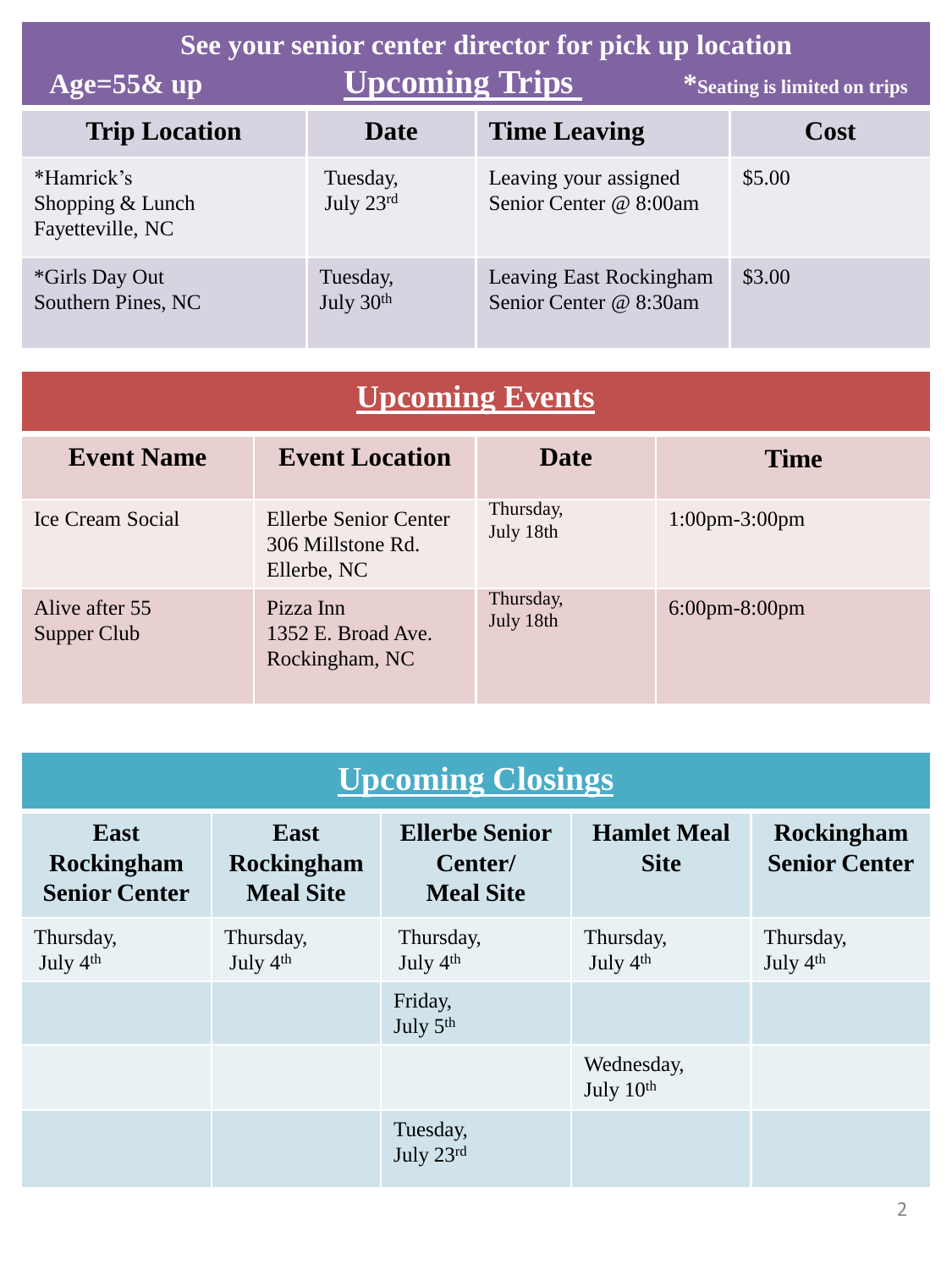

Congratulations Hamlet Meal Site, East Rockingham Meal Site and Ellerbe Meal Site on receiving Sanitation Grade A and scores of 100 on their recent Inspections. Thank you to all the workers who help keep the Meal Sites safe and clean.

#### **T-Shirt sale has been extended till July 31st . Order yours today!!**



Please see your senior center director to view the shirt design and place an order.

 This is a collaborative Fundraiser between Richmond County Aging Services and the Hamlet Senior Center. Funds raised from these T-shirts will go towards senior center programs and activities for Richmond County Aging Services and the Hamlet Senior Center.



Water Aerobics Class East Rockingham Senior Center **It's not to late to join**  Call to register 910-997-8332

**Beginning in June till August One time charge of \$15**

> Monday's & Thursday's 5:00pm-6:00pm

Must have at least 10 participants to make the class. **Lifeguard will be on duty.**